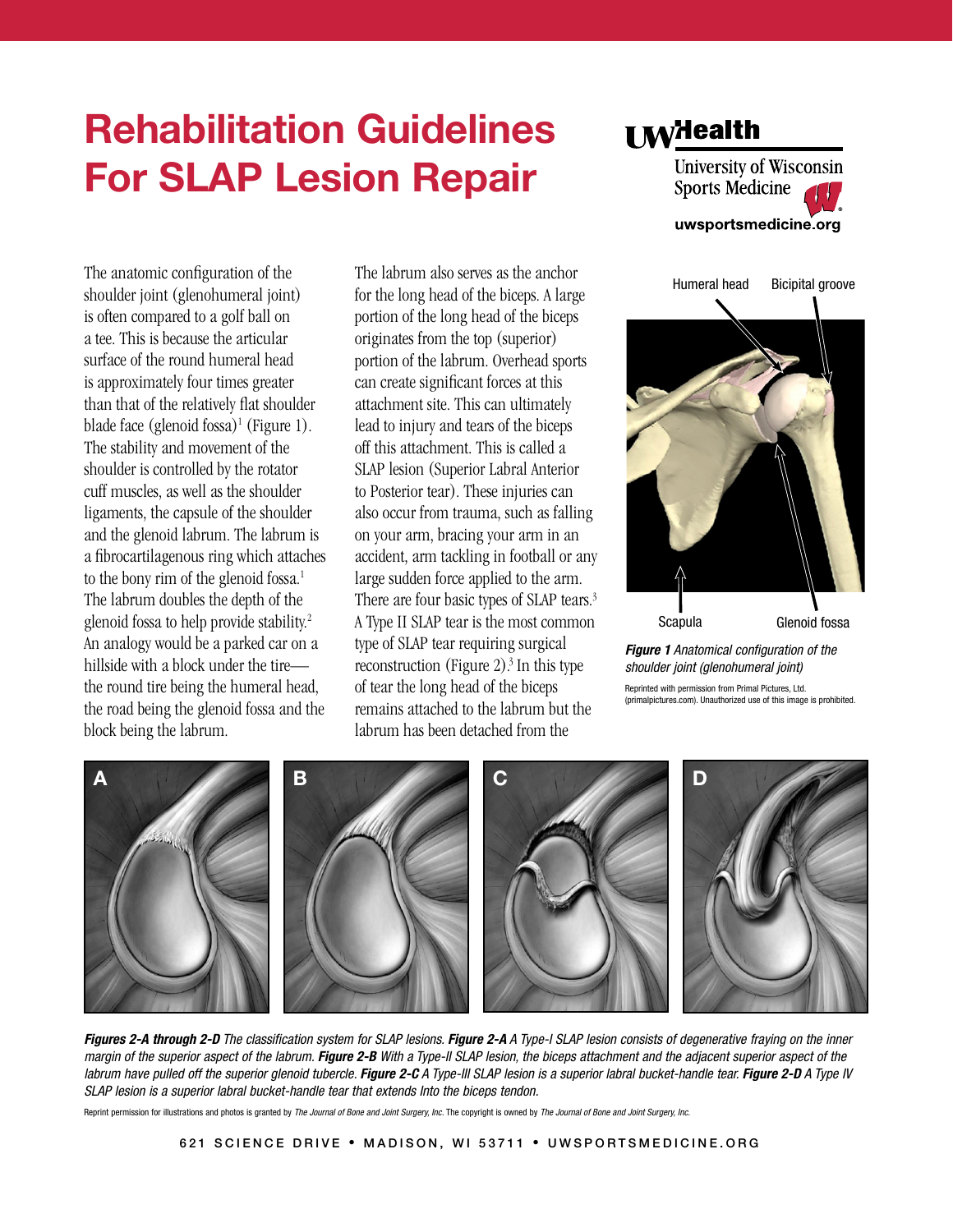bony glenoid.<sup>4</sup> This is repaired surgically by placing suture anchors (Figure 3) in the glenoid fossa, passing sutures through the labrum and then tying special surgical knots to approximate the labrum back to the bony glenoid rim.

Full return to throwing and contact sports occurs in 80-90% of athletes.<sup>4, 5</sup> Successful return to sport and activity is dependent on following post-operative precautions and completing a structured post-operative rehabilitation program. Our rehabilitation program is outlined below. The rehabilitation guidelines are presented in a criterion based progression. General time frames are given for reference to the average, but individual patients will progress at different rates depending on their age, associated injuries, pre-injury health status, rehabilitation compliance and injury severity. These factors will also affect how long it takes each individual to meet the required criteria for return to sport and activity.<sup>4</sup>



*Figure 3. The first illustration shows a Type II SLAP tear extending from 10:00 to 2:00. The second illustration shows this tear repaired with sutures and anchors anterior to and posterior to the long head of the biceps. The number of suture anchors needed varies from case to case.*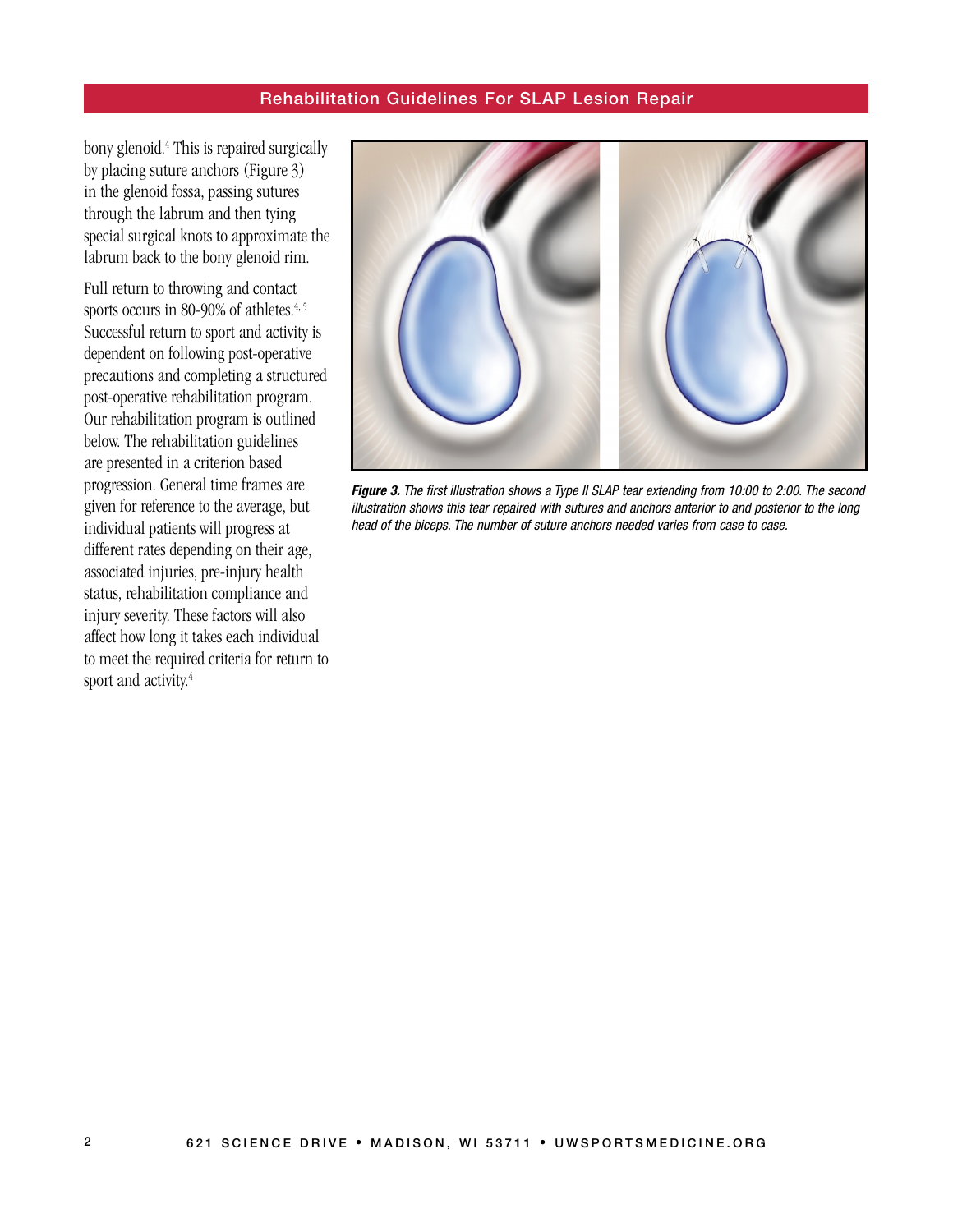## **PHASE I (Surgery to 4-6 weeks after surgery)**

| <b>Appointments</b>                                                                                                              | • Rehabilitation appointments begin within 7 days of surgery, continue 1-2 times per week                                                                                                                                                                                                                                                                                                                                                                                                                                                                                                                                           |  |
|----------------------------------------------------------------------------------------------------------------------------------|-------------------------------------------------------------------------------------------------------------------------------------------------------------------------------------------------------------------------------------------------------------------------------------------------------------------------------------------------------------------------------------------------------------------------------------------------------------------------------------------------------------------------------------------------------------------------------------------------------------------------------------|--|
| <b>Rehabilitation Goals</b>                                                                                                      | • Protection of the post-surgical shoulder<br>• Activation of the stabilizing muscles of the glenohumeral and scapulo-thoracic joints                                                                                                                                                                                                                                                                                                                                                                                                                                                                                               |  |
| <b>Precautions</b>                                                                                                               | • Sling immobilization required for soft tissue healing<br>• Hypersensitivity in axillary nerve distribution is a common occurrence<br>• No long head biceps tension for 6 weeks to protect repaired tissues – this includes<br>avoiding range of motion with long lever arm shoulder flexion, as well as resisted<br>supination or elbow flexion<br>• Limit external rotation to 40° in neutral for the first 4 weeks. Avoid abduction and<br>external rotation for 6 weeks<br>• No extension or horizontal abduction past body for 4 weeks<br>• Dr. Scerpella's patients should also avoid forward flexion past 130° for 6 weeks. |  |
| <b>Range of Motion Exercises</b><br>(Please do not exceed the range<br>of motion specified for each<br>exercise and time period) | • Gentle active/active assistive range of motion for elbow and wrist<br>• Pain free, gentle passive range of motion for shoulder flexion, abduction, internal<br>rotation and external rotation within the limits of the precautions.                                                                                                                                                                                                                                                                                                                                                                                               |  |
| <b>Suggested Therapeutic</b><br><b>Exercise</b>                                                                                  | • Begin week 3, sub-maximal shoulder isometrics for internal rotation, external rotation,<br>abduction and adduction within the limits of the precautions<br>• Hand gripping<br>• Cervical spine and scapular active range of motion<br>• Desensitization techniques for axillary nerve distribution                                                                                                                                                                                                                                                                                                                                |  |
| <b>Cardiovascular Fitness</b>                                                                                                    | • Walking, stationary bike - sling on<br>• No treadmill (Avoid running and jumping due to the distractive forces that can<br>occur at landing)                                                                                                                                                                                                                                                                                                                                                                                                                                                                                      |  |
| PHASE II (begin after meeting Phase I criteria, usually 6 to 12 weeks after surgery)                                             |                                                                                                                                                                                                                                                                                                                                                                                                                                                                                                                                                                                                                                     |  |
| <b>Appointments</b>                                                                                                              | • Rehabilitation appointments are once every 1-2 weeks                                                                                                                                                                                                                                                                                                                                                                                                                                                                                                                                                                              |  |
| <b>Rehabilitation Goals</b>                                                                                                      | • Full active range of motion<br>• Full rotator cuff strength in a neutral position                                                                                                                                                                                                                                                                                                                                                                                                                                                                                                                                                 |  |

|                                                                                                                                   | • Full folator cuit strengul in a neutral position                                                                                                                                                                                                                                                                                                                                                        |
|-----------------------------------------------------------------------------------------------------------------------------------|-----------------------------------------------------------------------------------------------------------------------------------------------------------------------------------------------------------------------------------------------------------------------------------------------------------------------------------------------------------------------------------------------------------|
| <b>Precautions</b>                                                                                                                | • Gradual initiation of biceps tension from weeks 6-8 to protect repaired tissues<br>• No passive range of motion for abduction with external rotation or extension                                                                                                                                                                                                                                       |
| <b>Range of Motion Exercises</b><br>(Please do not exceed the range)<br>of motion specified for each<br>exercise and time period) | • Active range of motion for shoulder flexion in side lying to lessen biceps tension<br>• Active range of motion for shoulder abduction in supine or prone to lessen biceps tension<br>• Active range of motion for shoulder internal rotation – avoid internal rotation up the<br>back type stretching since internal rotation and extension may place too much stress on<br>the healing superior labrum |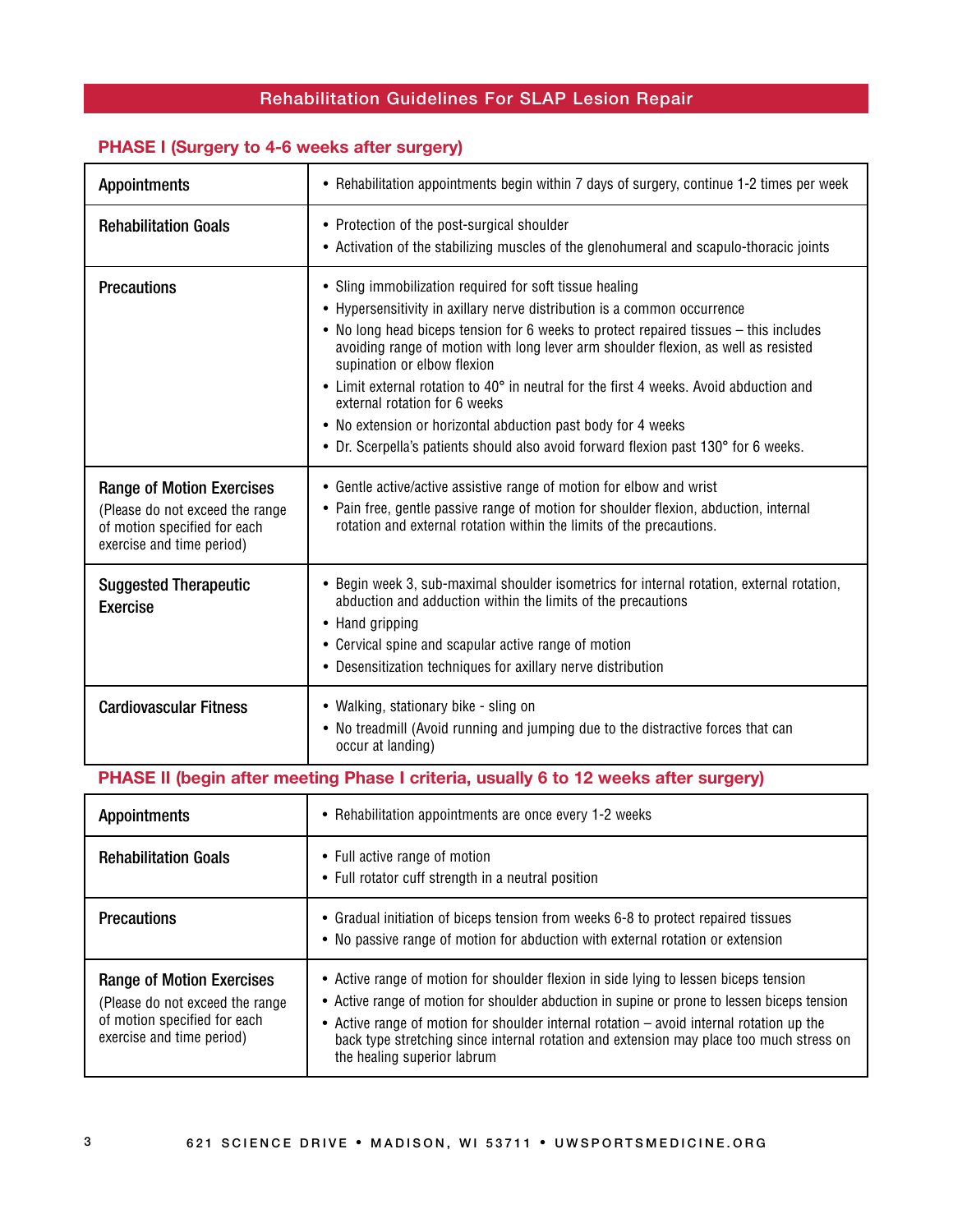| <b>Suggested Therapeutic</b><br>Exercise | • Scapular squeezes<br>• Internal and external rotation in neutral with exercise band resistance to neutral $-$ make<br>sure patient is not supinating with external rotation movement |
|------------------------------------------|----------------------------------------------------------------------------------------------------------------------------------------------------------------------------------------|
| <b>Cardiovascular Fitness</b>            | • Walking, stationary bike without using arms (No Airdyne)<br>• No treadmill, swimming or running                                                                                      |

## **PHASE III (begin after meeting Phase II criteria, usually 10 weeks after surgery)**

| <b>Appointments</b>                             | • Rehabilitation appointments are 1-2 times per week                                                                                                                                                                                                                                                                                                                                                                                                                                                                                                                                                                                                                                                            |
|-------------------------------------------------|-----------------------------------------------------------------------------------------------------------------------------------------------------------------------------------------------------------------------------------------------------------------------------------------------------------------------------------------------------------------------------------------------------------------------------------------------------------------------------------------------------------------------------------------------------------------------------------------------------------------------------------------------------------------------------------------------------------------|
| <b>Phase III Goals</b>                          | • Full active range of motion in all cardinal planes with normal scapulo-humeral<br>movement<br>• Normal (rated 5/5) rotator cuff strength at 90° of shoulder abduction in the scapular<br>plane<br>• Normal (rated 5/5) peri-scapular strength                                                                                                                                                                                                                                                                                                                                                                                                                                                                 |
| <b>Precautions</b>                              | • All exercises and activities to remain non-provocative and low to medium velocity<br>• Avoid activities where there is a higher risk for falling or outside forces to be applied to<br>the arm<br>• No swimming, throwing or overhead sports<br>• Patients can develop posterior capsule tightness that inhibits rehabilitation progress;<br>continue to evaluate for this and treat if necessary                                                                                                                                                                                                                                                                                                             |
| <b>Suggested Therapeutic</b><br><b>Exercise</b> | <b>Mobilization and motion</b><br>• Posterior glides and sleeper stretch if posterior capsule tightness is present upon<br>assessment<br><b>Strength and Stabilization</b><br>• Flexion in prone, horizontal abduction in prone, full can exercise, D1 and D2 diagonals<br>in standing<br>• Theraband/cable column/ dumbbell (light resistance/high repetition) internal rotation<br>and external rotation in 90° of abduction<br>• Rowing with Theraband or resistance machines<br>• Balance board in push-up position (with rhythmic stabilization), prone Swiss ball walk-<br>outs, rapid alternating movements in supine, and D2 diagonal closed kinetic chair<br>stabilization with narrow base of support |
| <b>Cardiovascular Fitness</b>                   | • Walking, biking, stairmaster and running (if Phase II criteria are met)<br>• No swimming                                                                                                                                                                                                                                                                                                                                                                                                                                                                                                                                                                                                                      |
| <b>Progression Criteria</b>                     | • Patient may progress to Phase IV if they have met the above stated goals and have no<br>apprehension, internal impingement or active irritation/inflamation of the long head of<br>the biceps                                                                                                                                                                                                                                                                                                                                                                                                                                                                                                                 |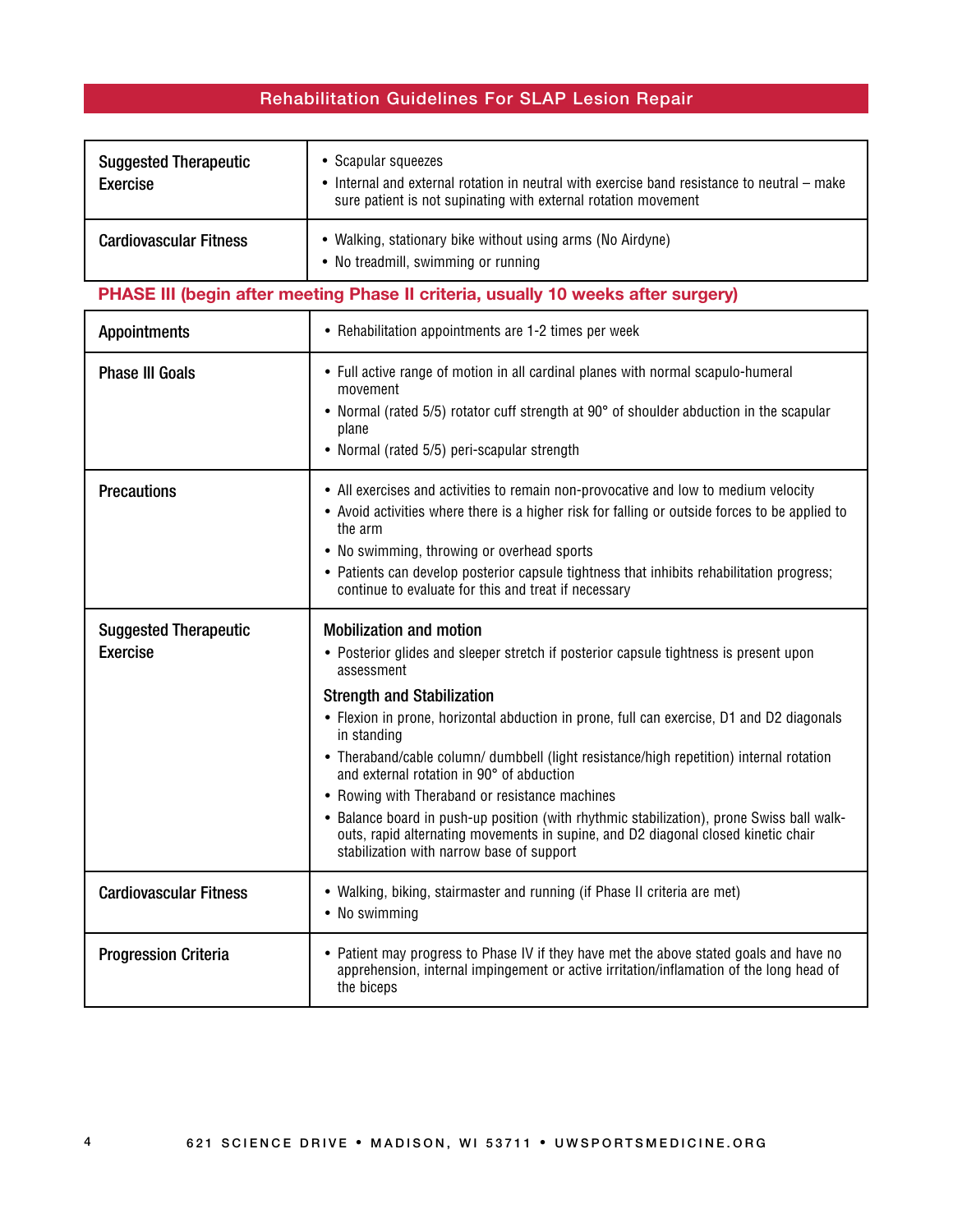#### **PHASE IV (begin after meeting Phase III criteria, usually 16 weeks after surgery)**

| <b>Appointments</b>                                                             | • Rehabilitation appointments are 1 time every 3 weeks                                                                                                                                                                                                                                                                                                                                                                                                                                                                                                                                                                                                                                                                                                                                                                                                                                                                                                                                                                                            |  |
|---------------------------------------------------------------------------------|---------------------------------------------------------------------------------------------------------------------------------------------------------------------------------------------------------------------------------------------------------------------------------------------------------------------------------------------------------------------------------------------------------------------------------------------------------------------------------------------------------------------------------------------------------------------------------------------------------------------------------------------------------------------------------------------------------------------------------------------------------------------------------------------------------------------------------------------------------------------------------------------------------------------------------------------------------------------------------------------------------------------------------------------------|--|
| <b>Phase IV Goals</b>                                                           | • Patient to demonstrate stability with higher velocity movements and change of<br>direction movements<br>• Normal (rated 5/5) rotator cuff strength with multiple repetition testing at 90° of<br>shoulder abduction in the scapular plane<br>• Full multi-plane active shoulder range of motion                                                                                                                                                                                                                                                                                                                                                                                                                                                                                                                                                                                                                                                                                                                                                 |  |
| <b>Precautions</b>                                                              | • Progress gradually into provocative exercises by beginning with low velocity,<br>known movement patterns                                                                                                                                                                                                                                                                                                                                                                                                                                                                                                                                                                                                                                                                                                                                                                                                                                                                                                                                        |  |
| <b>Suggested Therapeutic Exercise</b>                                           | <b>Mobilization and motion</b><br>• Posterior glides and sleeper stretch if posterior capsule tightness is present upon<br>assessment<br><b>Strength and Stabilization</b><br>• Dumbbell and medicine ball exercises that incorporate trunk rotation and control<br>with rotator cuff strengthening at 90° of shoulder abduction; begin working<br>towards more functional activities by emphasizing core and hip strength and<br>control with shoulder exercises<br>• Theraband/cable column/ dumbbell internal rotation and external rotation in<br>90° of abduction<br>• Rowing with Theraband or resistance machines<br>• Higher velocity strengthening and control, such as inertial, plyometrics and rapid<br>exercise band drills. Plyometrics should start with 2 hands below shoulder height<br>and progress to overhead, then back to below shoulder with one hand, progressing<br>again to overhead<br>• Begin education in sport specific biomechanics with very initial program for<br>throwing, swimming or overhead racquet sports |  |
| <b>Cardiovascular Fitness</b>                                                   | • Walking, biking, stairmaster and running (if Phase III criteria are met)<br>• No swimming                                                                                                                                                                                                                                                                                                                                                                                                                                                                                                                                                                                                                                                                                                                                                                                                                                                                                                                                                       |  |
| <b>Progression Criteria</b>                                                     | • Patient may progress to Phase V if they have met the above stated goals and have<br>no apprehension or internal impingement signs                                                                                                                                                                                                                                                                                                                                                                                                                                                                                                                                                                                                                                                                                                                                                                                                                                                                                                               |  |
| PHASE V (begin after meeting Phase IV criteria, usually 22 weeks after surgery) |                                                                                                                                                                                                                                                                                                                                                                                                                                                                                                                                                                                                                                                                                                                                                                                                                                                                                                                                                                                                                                                   |  |
| <b>Appointments</b>                                                             | • Rehabilitation appointments are 1 time every 2-3 weeks                                                                                                                                                                                                                                                                                                                                                                                                                                                                                                                                                                                                                                                                                                                                                                                                                                                                                                                                                                                          |  |
| <b>Phase V Goals</b>                                                            | • Patient to demonstrate stability with higher velocity movements and change of<br>direction movements that replicate sport specific patterns (including swimming,<br>throwing, etc.)<br>• No apprehension or instability with high velocity overhead movements<br>• Improve core and hip strength and mobility to eliminate any compensatory<br>stresses to the shoulder<br>• Work capacity cardiovascular endurance for specific sport or work demands                                                                                                                                                                                                                                                                                                                                                                                                                                                                                                                                                                                          |  |